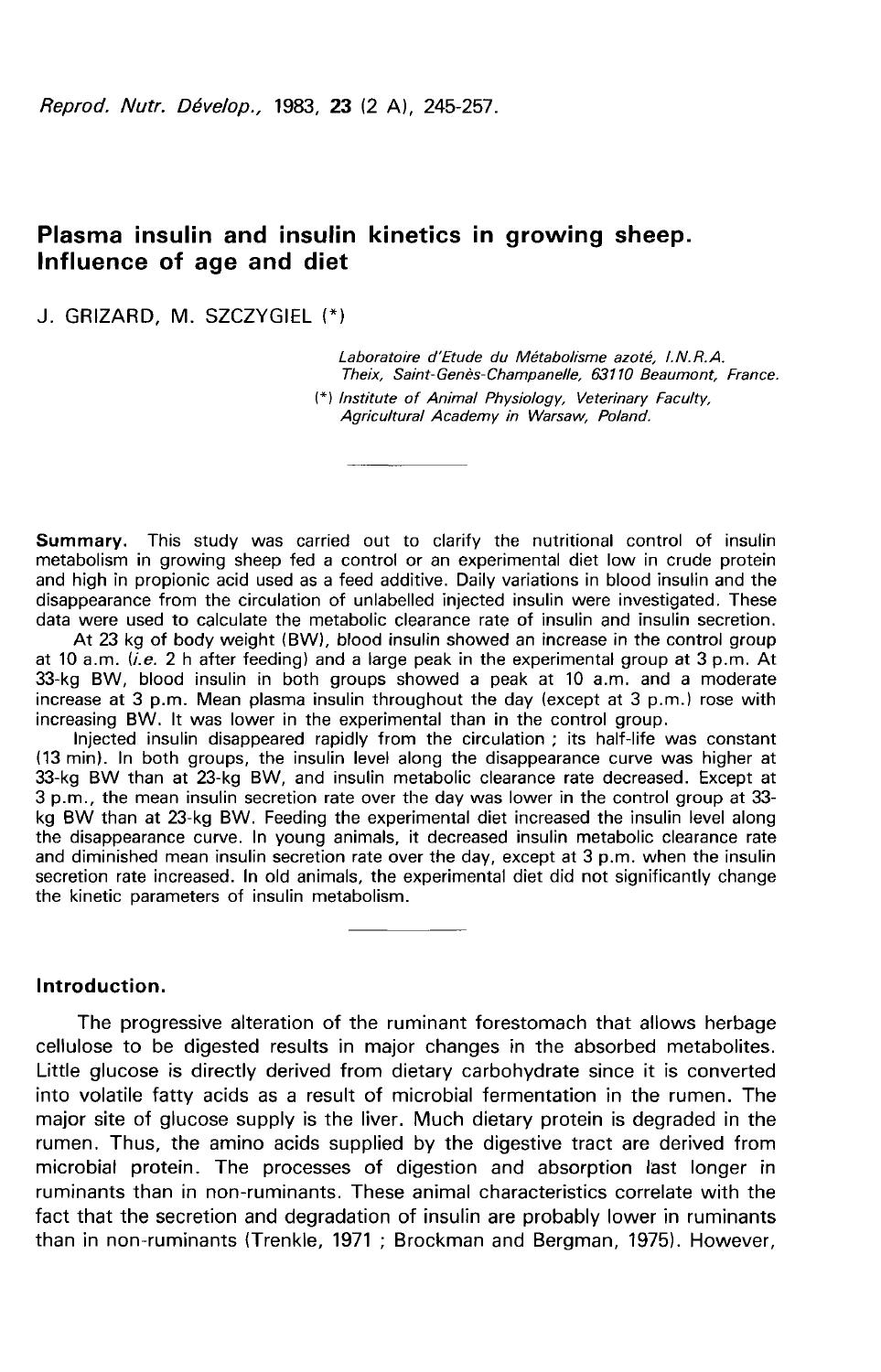in ruminants as in non-ruminants, blood insulin varies in direct relation to feeding. Vagal reflex, intestinal hormones and absorbed metabolites (short-chain fatty acids, glucose, amino acids) seem to be involved in the regulation of insulin secretion in ruminants (Bassett, 1975; Trenkle, 1978).

Taking these observations into account, the aim of the present work was to clarify the nutritional control of insulin metabolism in growing sheep fed a control or an experimental diet low in crude protein and high in free propionic acid used as a feed additive. We investigated daily variations in blood insulin and the disappearance of insulin from the circulation. These data were used to calculate the distribution volume in the body, metabolic clearance rate and the secretion rate of the hormone. Part of this work was previously reported in an abstract (Grizard and Szczygiel, 1980).

## Material and methods.

Animal and diets.  $-$  We used the male progeny of Romanov  $\times$  Limousin sheep born the second week of November and having an average starting weight of 18 kg. They were housed in individual stalls under natural lighting conditions (light from about 8 a.m. to 6 p.m.) in a room maintained at 20-22  $\degree$ C and were divided into two groups, one fed a control diet and the other fed an experimental diet. The control diet was similar to the usual diets for growing sheep (table 1) (Jarrige, Journet and Vérité, 1978). The experimental diet was also in the range of normal sheep nutrition. There were two major differences between the diets. First, because the experimental diet did not contain high-protein ingredients (soya-bean meal and linseed oil meal), it had less crude protein than the control diet (12.6 % vs 14.7 %). Secondly, free propionic acid, higher in the experimental than in the control diet, was used as a feed additive in the maize. The animals were given a complete ration at 8:30 a.m. Water was provided ad libitum. The trend of changes in the rate of feed intake was similar in both groups throughout the day (fig. 1).

| ш<br>١ |  |
|--------|--|
|--------|--|

#### Diet composition (% of dry matter)

| Ingredients                                                                    |      | Control diet (*) Experimental diet |
|--------------------------------------------------------------------------------|------|------------------------------------|
| Dehydrated alfalfa                                                             | 26.1 | 29.1                               |
| Urea                                                                           | 0.4  | U                                  |
| Soya-bean meal (50 % crude protein)                                            | 3.4  |                                    |
| Linseed oil meal                                                               | 1.4  |                                    |
|                                                                                | 37.2 | 67.5                               |
| Maïze { supplemented with propionic acid<br>unsupplemented with propionic acid | 27.2 | o                                  |
| Propionic acid                                                                 | 0.6  | 1.2                                |
| Molasses                                                                       | 0.4  | 0                                  |
| Vitamin-minerals                                                               | 3.3  | 2.2                                |

(\*) In the control diet, urea, soya-bean meal, linseed oil meal and molasses were supplied by a standard concentrate that also contained maize, unsupplemented with propionic acid, and 40 % of vitamin-minerals.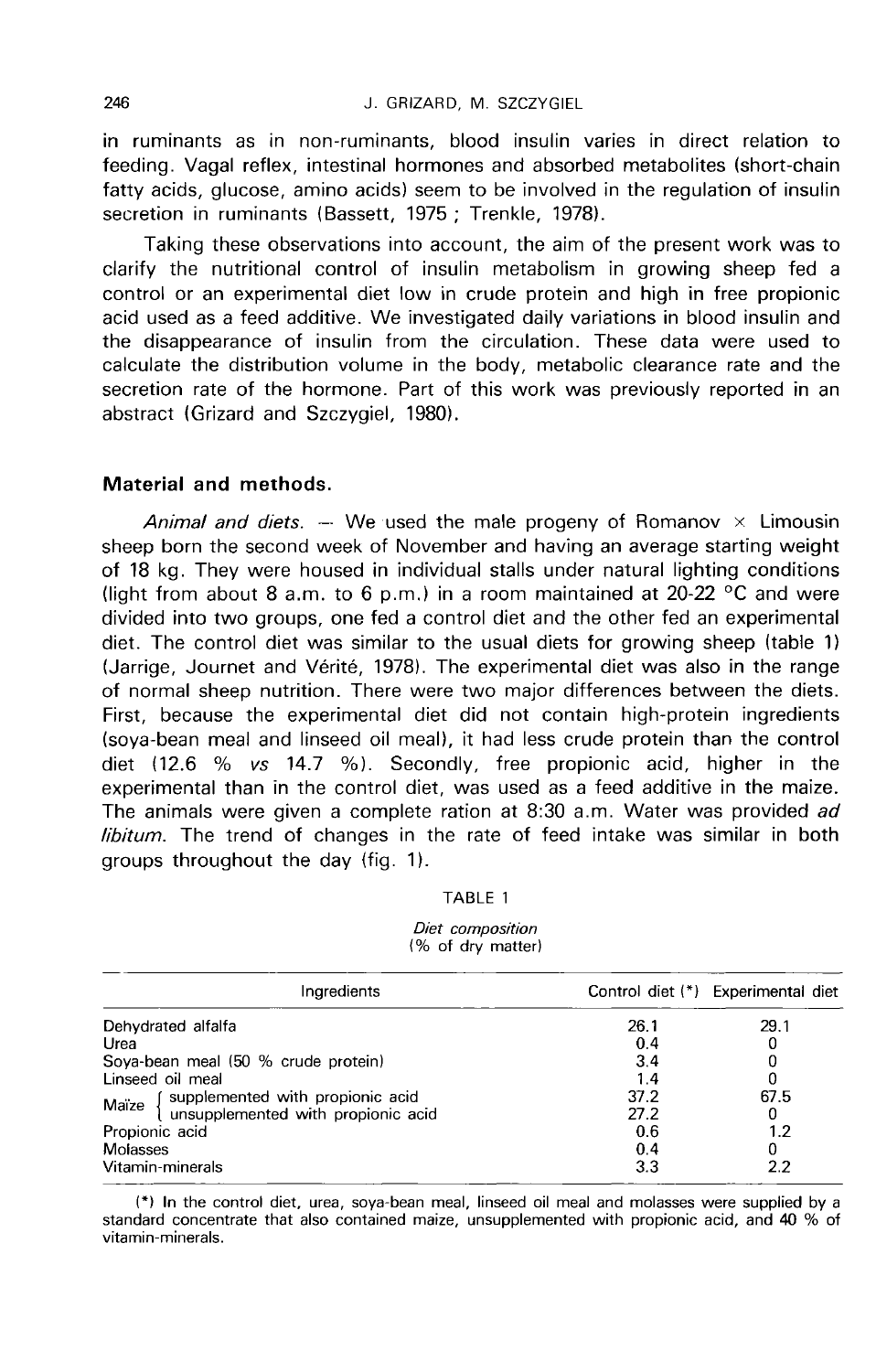Due to small decreases in the voluntary intake of such ingredients as dehydrated alfalfa and maize (supplemented with propionic acid), the true nutritional status of the animals was slightly different than the expected nutritional status. For example, in the control group, nitrogen intake was slightly lower than the estimated nitrogen requirements for 23-kg BW, whereas it was adequate at 33-kg BW (table 2) (Jarrige, Journet and Vérité, 1978). However, at any BW of the control animals, gain and feed efficiency were acceptable. Daily protein intake was significantly lower in the experimental than in the control group ( $-$  35 % and  $-$  23 % at 23 and 33 kg of liveweight, respectively). In addition, daily intake of dry matter was reduced  $(-21\%)$  in the experimental group at 23-kg BW.

Daily variations in plasma insulin and disappearance of injected insulin from the circulation.  $-$  The sheep were measured twice i.e. at 23 and 33-kg BW, respectively. A polyethylene catheter (length : 120 mm, i.d. : 1.1 mm, o.d. : 1.6 mm ; intranule, Vygon, France) was inserted into the jugular vein and sutured to the skin. It remained in situ for 4 days. The day after catheter insertion, nine blood samples were taken over a 24-hour period to measure daily variations in plasma insulin and blood metabolites. From 10 a.m. to 4 p.m. on the second or third day after catheter insertion, unlabelled porcine monocomponent insulin (MC S837261, 26.8 IU/mg) was dissolved in saline (0.9 % NaCl, W/V) and then rapidly injected intravenously via the catheter in amounts varying from 12 to 17  $\mu$ g/kg of BW. The catheter was rinsed several times with saline. To measure the disappearance of injected insulin from the circulation, one blood sample was taken before injection and 6 blood samples were collected over the 2-hour period following injection. All blood samples were heparinized and put into an ice-bath until the plasma could be separated by centrifugation. The plasma was stored at  $- 15 °C$ .

This technique allowed us to assess the *in vivo* responsiveness of sheep tissue to ovine insulin. Indeed, the biological activity of porcine and ovine insulin

| Group                                                                                             |                  | First period                       |                                                       | Second period                                                                 | Mean coeffi-<br>cient of varia- |
|---------------------------------------------------------------------------------------------------|------------------|------------------------------------|-------------------------------------------------------|-------------------------------------------------------------------------------|---------------------------------|
|                                                                                                   | Control          | Experimental                       | Control                                               | Experimental                                                                  | tion $(%)$                      |
| Number of animals<br>Average age (weeks)                                                          | 6<br>11.5        | 6<br>11.5                          | 6<br>15.5                                             | 6<br>18.0                                                                     |                                 |
| Liveweight on first<br>blood<br>sampling day (kg)                                                 | 24.4             | 22.2                               | 32.8 $(b)$                                            | 32.4 $(b)$                                                                    | 8.6                             |
| Daily intake $(g)$ :<br>- dry matter<br>- digestible organic matter<br>- digestible crude protein | 928<br>742<br>90 | 733 $(°)$<br>569 $(°)$<br>58 $(3)$ | 1 079 $(^{b})$<br>858 $(P)$<br>$105$ ( <sup>b</sup> ) | 1 0 $(1)$<br>807 <sup>(b)</sup><br>$81^{a}$ ( <sup>a</sup> ) ( <sup>b</sup> ) | 11.9                            |

TABLE<sub>2</sub>

Characteristics of the animals used over two blood sampling periods

(a): Significantly different (P  $\leq 0.05$ ) from the controls. (b): Significantly different (P  $\leq 0.05$ ) from the 11.5-week old animals.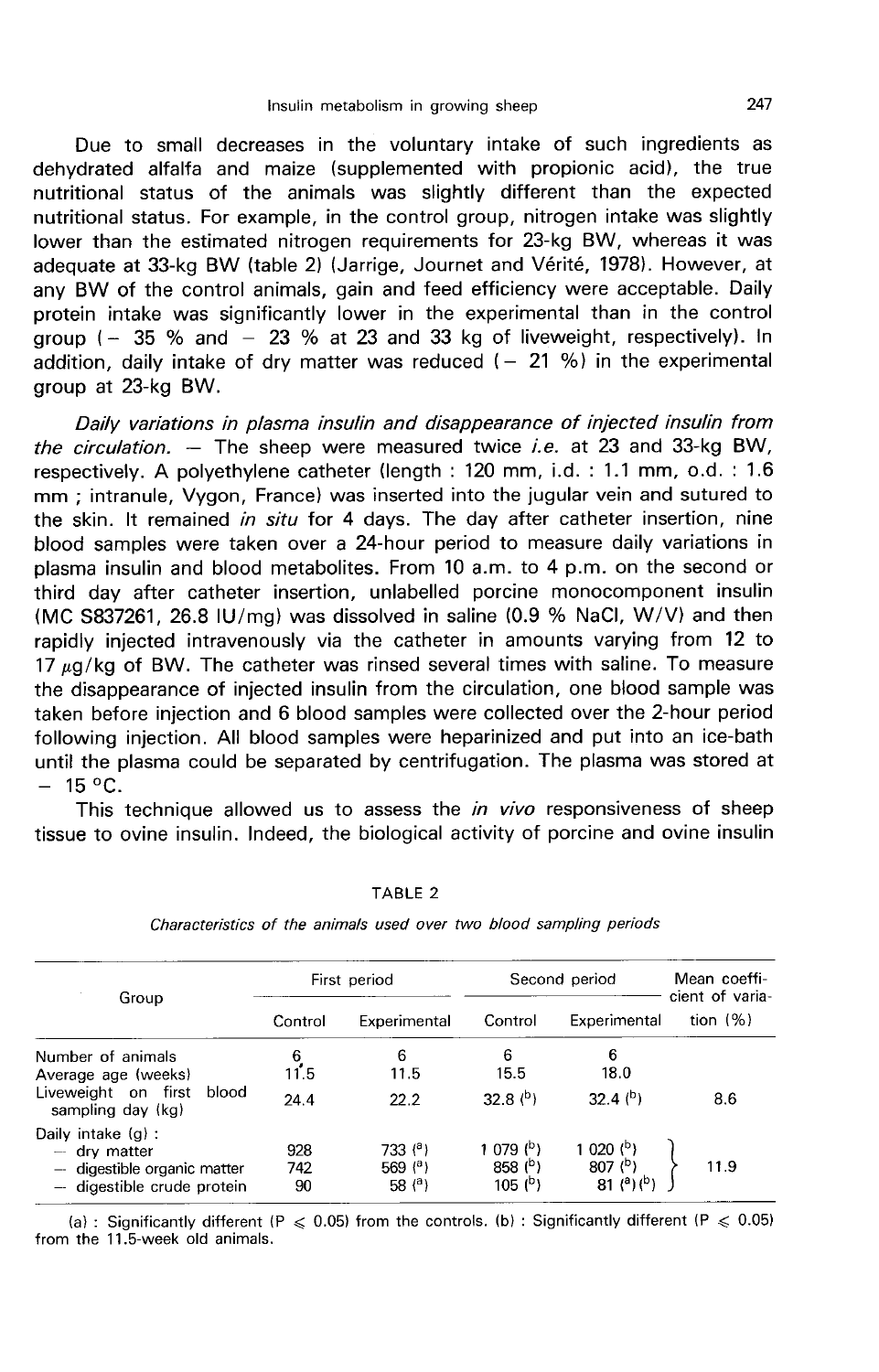are identical (Horino et al., 1968) and, the injected hormone was identical to the native hormone in other respects since the former was unlabelled. The injection of strong doses of insulin has the disadvantage of causing peripheral blood insulin to rise well above physiological levels. These high levels of insulin had three effects. First, they reduced endogenous insulin secretion (Dunbar et al., 1976 ; Schatz and Pfeiffer, 1977) and therefore the rate of the disappearance of insulin from the circulation was overestimated. Secondly, the high levels reduced hepatic insulin extraction (Tranberg and Dencker, 1978 ; Harding, Bloom and Field, 1975 ; Mondon et al., 1975 ; Sonksen et al., 1973 ; Tiran, Avruch and Albisser, 1979 ; Honey and Price, 1979 ; Misbin, Mérimée and Lowenstein, 1976) and thirdly, they resulted in a decrease in blood glucose that is known to increase the metabolic clearance rate of insulin and the secretion of hyperglycaemic hormones (Brockman and Bergman, 1975). However, the insulin injections had no apparent effects on animal behaviour.

Chemical analysis.  $-$  Using a commercial kit available from CEA-IRE-SORIN, France, immunoreactive plasma insulin was measured by radioimmunoassay based on the double-antibody method (Yalow and Berson, 1960 ; Morgan and Lazarow, 1963). Human insulin was used as a standard. Because porcine and human insulin are immunologically similar (Hales and Randle, 1963), human insulin was a valid standard for radioimmunoassay of the injected porcine hormone. In contrast, human insulin differs from ovine insulin (Trenkle, 1972). Therefore, ovine immunoreactive insulin in plasma might have been slightly underestimated since insulin antibodies could have a lower affinity for ovine than for human insulin. Whole-blood glucose was determined by an automatic procedure using glucose-oxidase. Free amino acids were extracted from whole blood with cold ethanol at 82 % and estimated by ion-exchange column chromatography on an automatic apparatus (Moore, Spackman and Stein, 1958).

Analysis of data.  $-$  In all calculations of the disappearance of injected insulin, the insulin level before insulin injection was subtracted from the total insulin level (endogenous insulin release was assumed to remain constant). Individual disappearance curves were divided into two parts ; the first part included up to 7 min after injection and the second part from 15 to 60 min after injection. The kinetic parameters of insulin metabolism were computed according to Trenkle (1971) and Pilo, Navalesi and Ferrannini (1976) on the second part of the disappearance curve. The first part of the curve was not considered in the calculations since its significance in insulin metabolism was not clear. The fractional turnover rate (K) was the slope of the linear regression of the plasma insulin level logarithm vs time after insulin injection. The regression line was extrapolated to zero time to obtain the theoretical level of plasma insulin at time zero (C) after the exogenous insulin was completely distributed in the insulin pool, but before any had been lost. Half-life  $(T_{1/2})$  was obtained from the formula :  $T_{1/2} = 0.693/K$ . Initial distribution volume (IDV) was obtained from the formula :  $IDV =$  (exogenous insulin injected)/C. Metabolic clearance rate (MCR) was estimated as follows : MCR = K  $\times$  IDV. Insulin secretion rate (S) was assumed to equal insulin disappearance rate. The latter was computed from the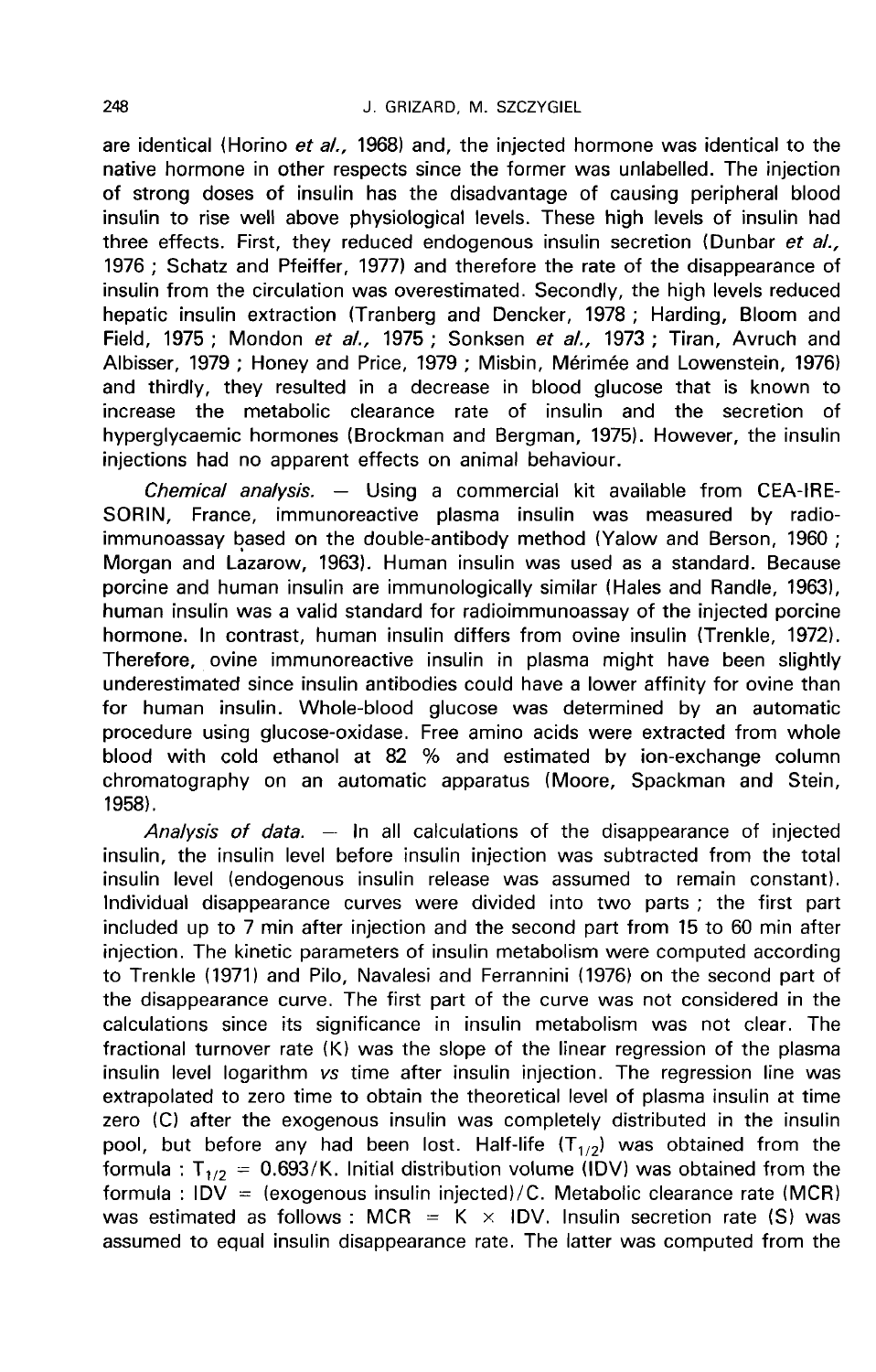equation :  $S = MCR \times$  (basal plasma insulin level). MCR was assumed to be constant over the day since it was not modified after feeding (Trenkle, 1971). Basal plasma insulin level was obtained throughout the day. Linear unweighted regressions were used. The groups were compared by variance analysis and covariance analysis (Snedecor and Cochran, 1971).

# Results.

Immunoreactive plasma insulin throughout the day.  $-$  Throughout the day (except at 3 p.m.), the mean plasma insulin level increased significantly ( $P <$ 0.050) with BW logarithm in a similar manner in both groups. The equation of the regression line (not shown) and the correlation coefficient, where y and x were the ordinate and the abscissa, respectively, were  $y = 1.34$  x - 9.392;  $r = 0.57$  for the control group and  $y = 1.38$  x - 2.041;  $r = 0.63$  for the experimental group. In the control group, daily gain was similar at both BW's ; in the experimental group, it was higher at 33-kg BW than at 23-kg BW (table 3).

At 23-kg BW in the control group, plasma insulin showed an increase at 10 a.m. (fig. la), then remained constant for the rest of the day. In the experimental group, plasma insulin exhibited an important peak at 3 p.m. and a small increase over the dark period. At 23-kg BW in both groups, variations in



FIG. 1. -- Daily variations in immunoreactive plasma insulin and rate of dry matter intake throughout the day in the control  $\bullet$  $\rightarrow$  and experimental ( $\circ$ ----- $\circ$ ) groups : (a) at 23 kg of liveweight; (b) at 33 kg of liveweight. Dark areas are the dark periods. Each point is the mean  $\pm$  SE (n = 5 or 6).  $\bullet$  : experimental group values were significantly different (P < 0.05) from the corresponding values of the control group.  $\blacktriangleright$  : values observed at 33 kg of liveweight were significantly different ( $P < 0.05$ ) from the corresponding values observed at 23 kg of liveweight in the same group.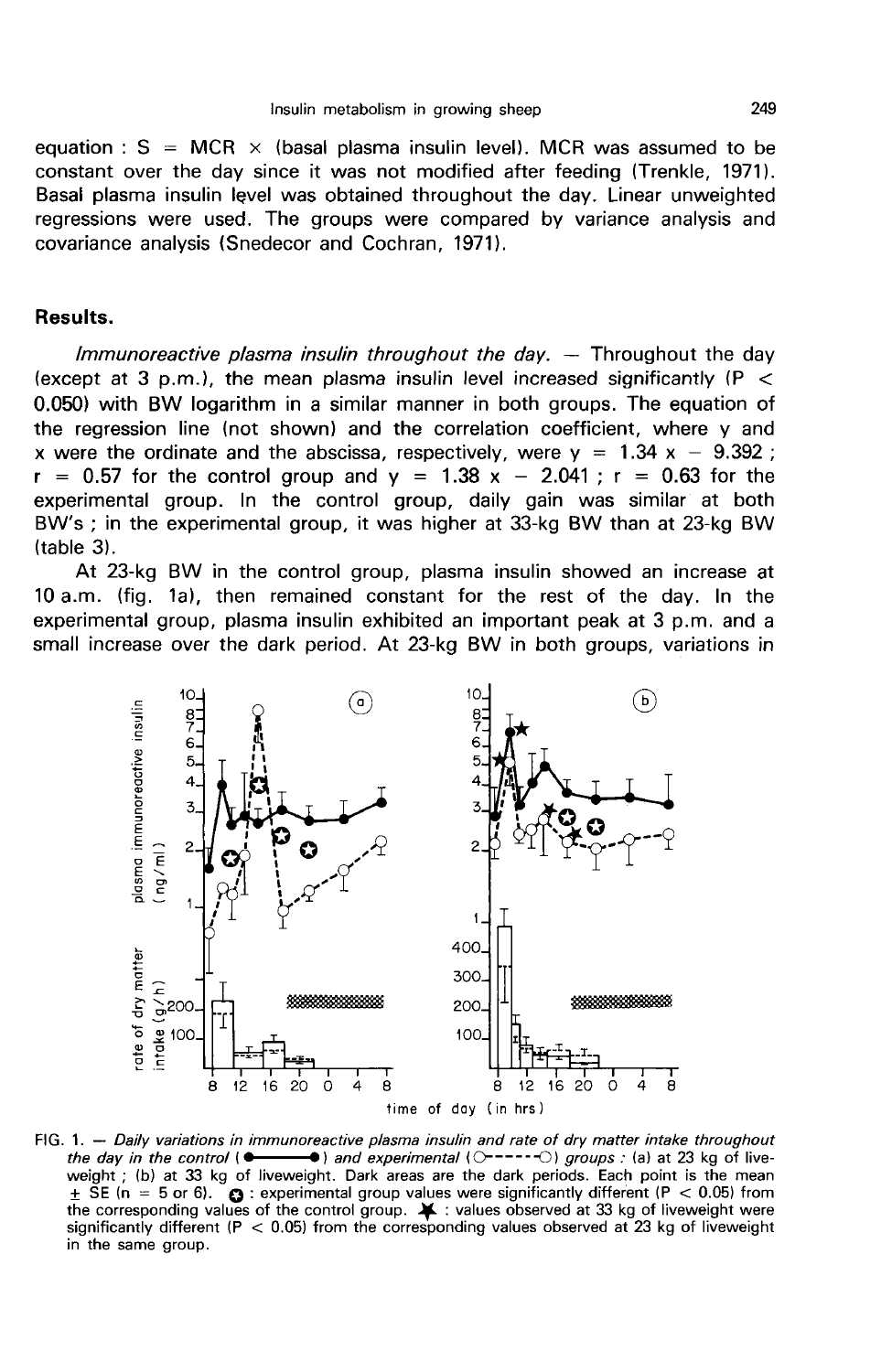#### TABLE 3

|                                                                                               |              | First period                       |                 | Second period               | Mean coeffi-                   |
|-----------------------------------------------------------------------------------------------|--------------|------------------------------------|-----------------|-----------------------------|--------------------------------|
| Group                                                                                         | Control      | Experimental                       | Control         | Experimental                | cient of varia-<br>tion $(% )$ |
| Daily gain $(q)$<br>Blood glucose (mg/100 g<br>whole blood) $(1)$                             | 272<br>62    | $207$ ( <sup>a</sup> )<br>50 $(°)$ | 281<br>54 $(b)$ | 303 <sup>b</sup><br>56      | 20.6<br>8.4                    |
| Free amino acids (mg/100 g<br>whole blood) (1)<br>$-$ Essential + tyrosine<br>- Non-essential | 14.0<br>15.9 | $10.8{a}$<br>14.5                  | 13.6<br>14.2    | 13.7 <sup>(b)</sup><br>14.6 | 7.8<br>9.0                     |

### Daily gain, blood glucose and blood free amino-acids

(a) : Significantly different (P  $\leqslant$  0.05) from the controls. (b) : Significantly different (P  $\leqslant$  0.05) from 11.5-week old animals. (1) : Mean value over the day.

plasma insulin between 8 a.m. and 10 a.m. were positively related  $(0.02 < P <$ 0.05) to the rate of dry matter intake. At 33-kg BW (fig. 1b), the trend of changes in plasma insulin with time were not different between the control and the experimental sheep. Plasma insulin showed a peak at 10 a.m. that was not significantly related to the rate of dry matter intake. In addition, it showed an increase at 3 p.m. At 23-kg BW in both groups, dark period insulin values were higher than prefeeding values (fig. 1a) ; at 33-kg BW, they were constant and similar to prefeeding values (fig. 1b). Blood glucose and blood free amino acids did not change with the time of day in either group (not shown).

During each sampling day (except at 3 p.m.), the mean immunoreactive plasma insulin level was significantly lower  $(0.005 < P < 0.010)$  in the experimental than in the control group (fig. 1a and b). Surprisingly, the plasma insulin level just before insulin injection was the same in both groups (table 4). This discrepancy was due to variations in the time of injection and to daily variations in plasma insulin. At 23-kg BW, daily gain, blood glucose and essential blood free amino acids were lower in experimental animals than in controls. In contrast at 33-kg BW, they were similar in both groups (table 3).

Disappearance of injected insulin from the circulation.  $-$  In the 1-hour period after injection, the insulin level decreased from approximately 60 times its basal level to about 8 times its basal level (fig. 2). The disappearance rate was about two times faster for the first part of the disappearance curve (up to 7 min after injection) than for the second part of the curve (15-60 min after injection). Two hours after injection, insulin concentration neared basal level  $(5.3 +$  $0.7 \text{ na/ml}$  : + SE).

In both groups, plasma insulin along the disappearance curve was significantly higher at 33-kg BW than at 23-kg BW (fig. 2). This correlated with significant increases in the amount of injected insulin (table 4). In addition, calculation showed that the metabolic clearance rate of insulin was significantly reduced. The initial distribution volume per kg of liveweight decreased with increasing BW ; this correlation was significant in experimental animals but not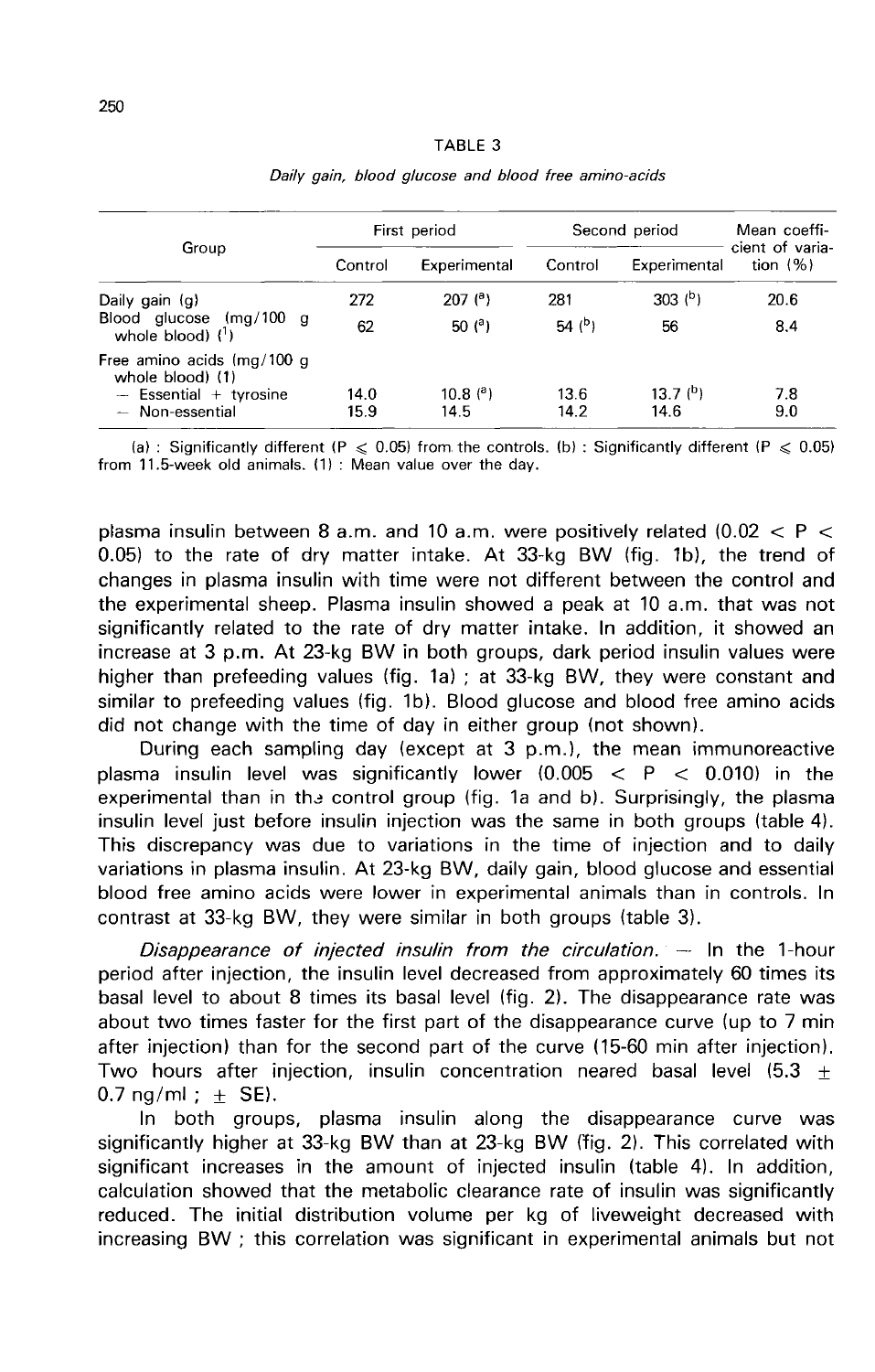TABLE 4

Kinetic parameters of insulin metabolism ( $\pm$  SE)

| Group                                                                                                                                                                                                                                              | 23 kg of liveweight                                                                   |                                                                                                                                                                                                       | 33 kg of liveweight                                                                                                                                           |                                                                                                                                                                                  |
|----------------------------------------------------------------------------------------------------------------------------------------------------------------------------------------------------------------------------------------------------|---------------------------------------------------------------------------------------|-------------------------------------------------------------------------------------------------------------------------------------------------------------------------------------------------------|---------------------------------------------------------------------------------------------------------------------------------------------------------------|----------------------------------------------------------------------------------------------------------------------------------------------------------------------------------|
|                                                                                                                                                                                                                                                    | Contro                                                                                | Experimental                                                                                                                                                                                          | Control                                                                                                                                                       | Experimental                                                                                                                                                                     |
| Number of animals                                                                                                                                                                                                                                  | Ю                                                                                     | Ю                                                                                                                                                                                                     | 5                                                                                                                                                             | Ю                                                                                                                                                                                |
|                                                                                                                                                                                                                                                    |                                                                                       |                                                                                                                                                                                                       |                                                                                                                                                               |                                                                                                                                                                                  |
| Average time of insulin injection<br>Insulin injected (µg/kg BW)<br>Insulin injected (µg/kg                                                                                                                                                        | $12.3 \pm 1.0$<br>$2.5 \pm 1.1$<br>$26.2 \pm 1.1$<br>$26.2 \pm 6.9$<br>$3.5 \pm 0.05$ |                                                                                                                                                                                                       | 15.7 $\frac{2}{1}$ pm<br>16.7 $\frac{1}{1}$ 1.2 ( <sup>b</sup> )<br>13.3 $\frac{1}{1}$ 29 ( <sup>b</sup> )<br>13.3 $\frac{1}{1}$ 3.7<br>2.9 $\frac{1}{1}$ 4.5 |                                                                                                                                                                                  |
|                                                                                                                                                                                                                                                    |                                                                                       |                                                                                                                                                                                                       |                                                                                                                                                               |                                                                                                                                                                                  |
|                                                                                                                                                                                                                                                    |                                                                                       |                                                                                                                                                                                                       |                                                                                                                                                               |                                                                                                                                                                                  |
|                                                                                                                                                                                                                                                    |                                                                                       |                                                                                                                                                                                                       |                                                                                                                                                               |                                                                                                                                                                                  |
| Basal plasma insulin level (ng/ml)<br>Theoretical plasma insulin level, time zero C (ng/ml)<br>Initial distribution volume IDV (% BW) ( <sup>1</sup> )<br>Turnover rate of insulin pool K (times/h)<br>Half-life of insulin T <sub>1/3</sub> (min) |                                                                                       |                                                                                                                                                                                                       |                                                                                                                                                               |                                                                                                                                                                                  |
| Half-life of insulin $T_{1/2}$ (                                                                                                                                                                                                                   | 11.7                                                                                  |                                                                                                                                                                                                       |                                                                                                                                                               |                                                                                                                                                                                  |
|                                                                                                                                                                                                                                                    |                                                                                       | $\begin{array}{c} 2 \text{ pm} \\ 13.8 \pm 2.3 \\ 2.5 \pm 1.2 \\ 2.5 \pm 1.2 \\ 2.3 \pm 1.2 \\ 3.3 \pm 1.7 \\ 3.3 \pm 1.7 \\ 3.3 \pm 1.7 \\ 3.3 \pm 1.7 \\ 3.3 \pm 1.7 \\ 4.3 \pm 1.7 \\ \end{array}$ |                                                                                                                                                               |                                                                                                                                                                                  |
| $\left\{\frac{m}{m} \right\}$ ml/kg BW/min<br>Metabolic clearance rate                                                                                                                                                                             | $334 \pm 42$<br>13.0 $\pm$ 1.5                                                        | ිල                                                                                                                                                                                                    | $\mp$ 15 (b)<br>$\mp$ 0.4 (b)<br>ន<br>និង                                                                                                                     | $\begin{array}{l} 11 \text{ am} \\ 15.5 \pm 1.0 \\ 4.2 \mp 1.0 \\ 179 \pm 10 \\ 3.1 \mp 0.0 \\ 3.1 \mp 1.0 \\ 149 \pm 1.0 \\ 149 \mp 1.5 \\ 144 \mp 0.4 \text{ (b)} \end{array}$ |
| S<br>insulin disappearance rate or estimated secretion rate                                                                                                                                                                                        |                                                                                       |                                                                                                                                                                                                       |                                                                                                                                                               |                                                                                                                                                                                  |
| except at 3 pm<br>Mean over the day                                                                                                                                                                                                                |                                                                                       |                                                                                                                                                                                                       |                                                                                                                                                               |                                                                                                                                                                                  |
| 4/6n                                                                                                                                                                                                                                               |                                                                                       |                                                                                                                                                                                                       |                                                                                                                                                               |                                                                                                                                                                                  |
| $\geqslant$<br>i ng/h/kg F<br>f ng/h                                                                                                                                                                                                               |                                                                                       | $2.2$ ( <sup>a</sup> )<br>46<br>1.7 ( <sup>a</sup> )<br>15.7 H<br>17.7 H<br>17.7 H                                                                                                                    | $41.3 + 7 + 7$<br>$1.2 + 7 + 7 + 7$<br>$1.2 + 7 + 7 + 7$                                                                                                      | $21.4 + 7.08$<br>0.88<br>0.88                                                                                                                                                    |
| At 3 pm                                                                                                                                                                                                                                            |                                                                                       |                                                                                                                                                                                                       |                                                                                                                                                               |                                                                                                                                                                                  |
| $\geq$<br>py/p/kg                                                                                                                                                                                                                                  | $59 + 13$<br>$2.3 + 0.5$<br>$51 + 10$<br>$50 + 0.4$                                   |                                                                                                                                                                                                       |                                                                                                                                                               | $\begin{bmatrix} 3.7 \\ 0.1 \\ 1 & 0.3 \\ 0.3 & ^{(b)} \end{bmatrix}$                                                                                                            |
| (a): Significantly different (P $\lt$ 0.05) from controls. (b): Significantly different (P $\lt$ 0.05) from 11.5-week old animals.                                                                                                                 |                                                                                       |                                                                                                                                                                                                       |                                                                                                                                                               |                                                                                                                                                                                  |

 $\frac{1}{2}$  $\frac{1}{2}$ 

(1) : In the second part of the disappearance curve, the decrease in initial distribution volume per kg of liveweight with increasing liveweight was<br>significant in the experimental (0.010 < P < 0.025) but not in the contr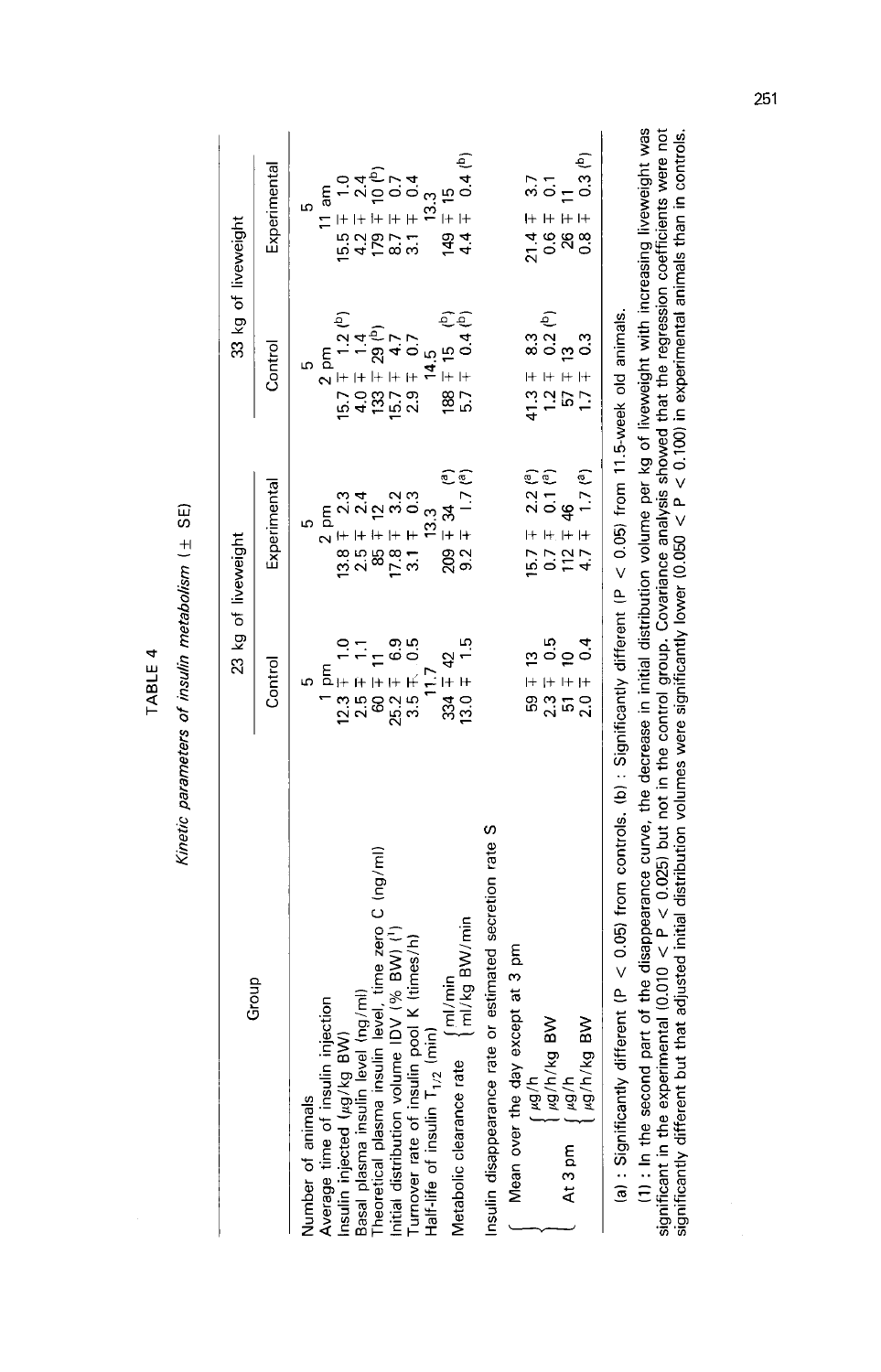in controls (regressions not shown). The turnover rate of the insulin pool and insulin half-life were unchanged.

Plasma insulin concentration was slightly higher in the experimental than in the control sheep for the second part of the disappearance curve (significant at 15 and 30 min after injection at 33-kg BW) (fig. 2). Calculation showed that when the experimental diet was given, there was a small increase in the theoretical plasma insulin level at time zero, due to a decrease in the volume of initial insulin distribution (table 4). The turnover rate of the insulin pool and insulin half-life were not significantly modified. At 23-kg BW, the metabolic clearance rate of insulin was significantly lower in the experimental than in the control group ; at 33-kg BW, it was similar in both groups.



FIG. 2. - Disappearance curves of injected insulin in the control  $\bullet$ . -) and experimental (O, ------) group: (a) at 23 kg of liveweight; (b) at 33 kg of liveweight. Basal insulin level was subtracted from the measured insulin level. Each point is the mean  $\pm$  SE (n = 5 or 6). Computed lines fitted linear regressions up to 7 min after injection and 15-60 min after injection, respectively.  $\bullet$  : experimental group values were significantly different (P < 0.05) from the corresponding values of the control group.  $\blacktriangleright$  : values observed at 33 kg of liveweight were significantly different ( $P < 0.05$ ) from the corresponding values observed at 23 kg of liveweight in the same group.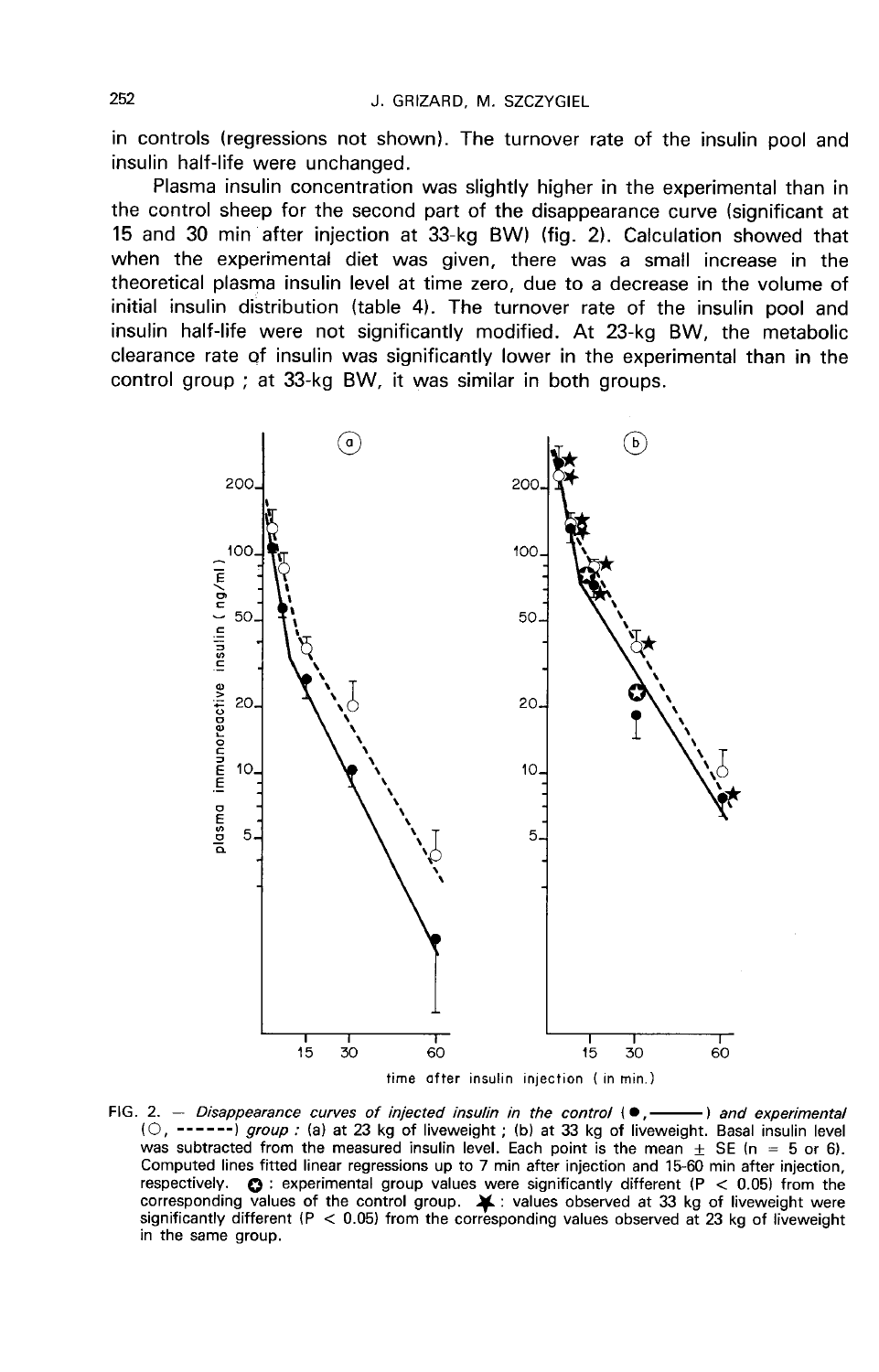*Estimated insulin secretion.*  $-$  Except at 3 p.m. the average insulin secretion rate per unit of BW in the control group was significantly lower throughout the day at 33-kg BW than at 23-kg BW (table 4) ; in the experimental group it was similar at both BW's.

Except at 3 p.m. on the first sampling day, the average insulin secretion rate over each sampling day was lower in the experimental than in the control group ; in contrast, at 3 p.m. on the first sampling day, that rate was significantly higher in the experimental than in the control group.

### Discussion.

Insulin metabolism in sheep.  $-$  The curve of exogenous insulin disappearance from the circulation was similar to results on several non-ruminant species (Tranberg and Dencker, 1978 ; Sonksen et al., 1973 ; Wirth et al., 1980 ; Palumbo et al., 1972 ; Sherwin et al., 1974). The significance of the first part of the curve is not clear. The initial distribution volume calculated from the second part of the disappearance curve probably involved extracellular fluid volume and the receptor compartment (Zeleznik and Roth, 1978). The metabolic clearance rate of insulin (4-13 ml/min/kg of BW) was slightly lower than that observed in non-ruminants (Tranberg and Dencker, 1978 ; Navalesi, Pilo and Ferrannini, 1976 ; Sonksen et al., 1973 ; Katz and Rubenstein, 1973). The difference was undoubtedly greater than noted because the metabolic clearance rate of insulin has been underestimated in most cited publications due to the fact that it was measured using a labelled hormone (Genuth, 1972). The low metabolic clearance rate of insulin in sheep, compared to other species, could result from lower liver insulin clearance (Brockman and Bergman, 1975).

Plasma insulin level showed a peak 2 h after feeding and an increase 7 h after feeding. A similar trend of changes in plasma insulin with time after feeding has been noted in ruminants (Trenkle, 1978; Chase, Wangness and Martin, 1977). If we assume that the metabolic clearance rate was unchanged (Trenkle, 1971), insulin secretion increased after feeding. This could not be attributed to increases in  $\beta$  cell stimuli by glucose and amino acids. Indeed, the blood levels of these metabolites did not change with the time of day since the processes of digestion and absorption in ruminants are prolonged. Alternatively, unmeasured  $\beta$  cell stimuli such as volatile fatty acids, intestinal hormones and neurological stimulation could be involved in the postprandial regulation of insulin secretion (Bassett, 1975).

*Effect of age or liveweight.*  $-$  The increase in immunoreactive plasma insulin with BW is similar to the increased blood insulin level observed in cattle during the finishing period (lrvin and Trenkle, 1971 ; Trenkle and Topel, 1978) and in growing sheep (John and Bergen, 1976). This result could not be explained by an increase in insulin secretion since the insulin secretion rate per unit of BW was decreased (control group) or unchanged (experimental group). It could be explained by the decrease in the metabolic clearance rate of insulin. This decrease could result from a drop in extracellular fluid volume or it might be due to a reduction in cellular insulin losses since insulin receptor binding and the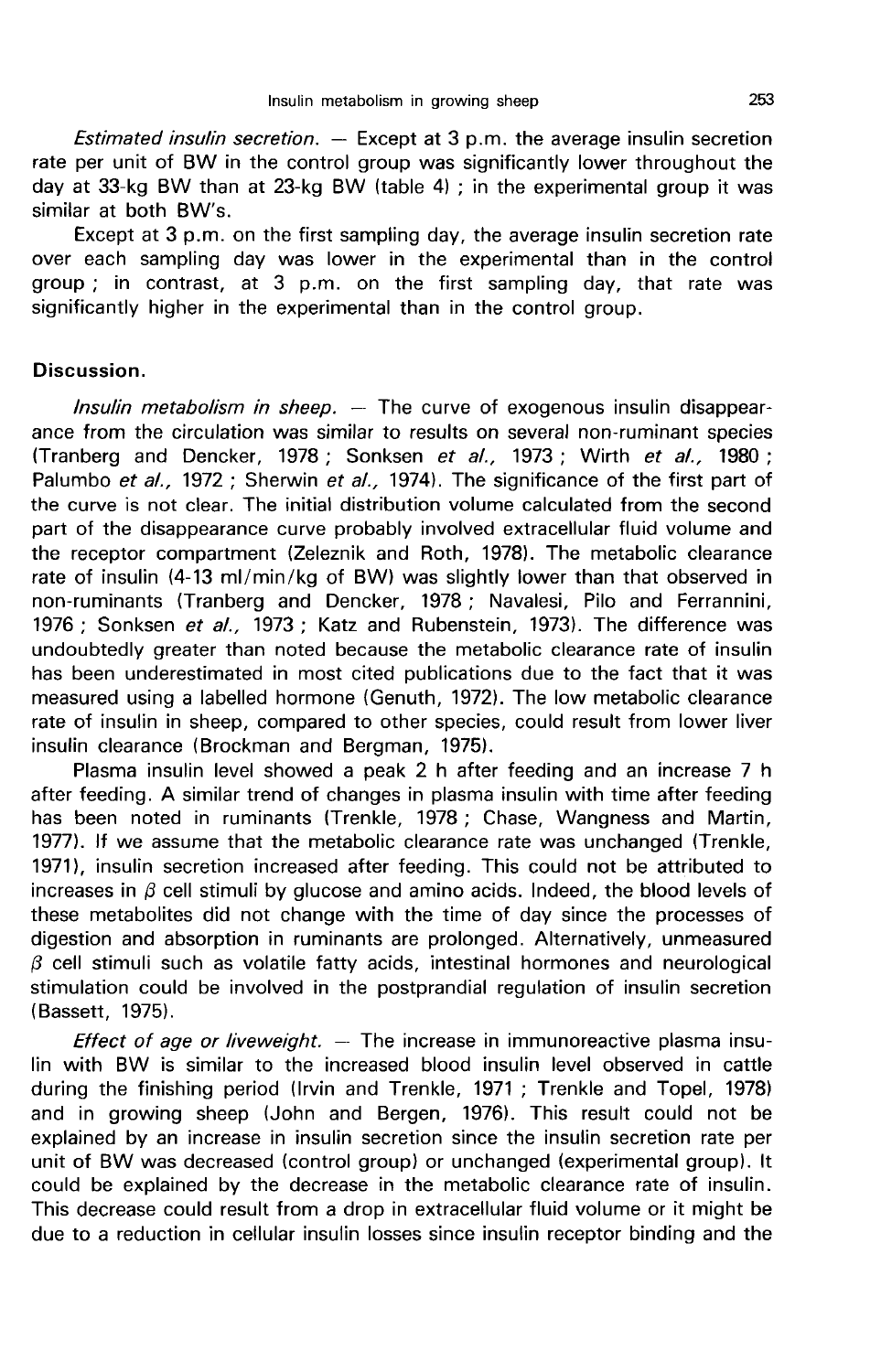potency of insulin degradation in the cells decrease with increasing BW in growing rats (Freeman, Karoly and Adelman, 1973 ; Kelly et al., 1974 ; Olefsky and Reaven, 1975 ; Runyan et al., 1979). In the present study, blood insulin had not returned to prefeeding levels after 24 h in either group at 23-kg BW. in the young animals, this could be due to handling stress associated with sampling.

# Effect of the experimental diet.

 $-$  At 23-kg BW. Feeding the experimental diet resulted in a decrease in plasma insulin level at all times of the day, except at 3 p.m. Calculation showed that insulin secretion was strongly reduced at 23-kg BW. This decrease was probably caused by a drop in blood glucose and blood essential free amino acids (see table 3) since glucose and some essential amino acids are known to be potent stimuli of  $\beta$  cells in ruminants (Bassett, 1975 ; Trenkle, 1978 ; Davis, 1972 ; Oldham, Hart and Bines, 1978). Alternatively, insulin response to  $\beta$  cell stimuli could have been decreased (Atinmo et al., 1978 ; Turner and Bryant, 1976). This decrease, correlated with the reduction in blood insulin level found with reduced intake of dietary crude protein in ruminants (Martin et  $al_{1}$ , 1979; Borger et  $al_{1}$ , 1973 ; John and Bergen, 1976) and non-ruminants (Edozien et al., 1978 ; Kabadi, Eisenstein and Strack, 1976), could also be caused by the energy restriction accompanying nitrogen restriction because the former is known to lower plasma insulin level (Grizard et al., 1979). In contrast, feeding the experimental diet at 3 p.m. resulted in an increase in plasma insulin. This is probably due to an increase in insulin secretion under the effect of propionic acid used as a feed additive. An increase in blood insulin level has been observed previously in sheep following propionic acid injection into the rumen in equivalent quantities (Weekes, 1975).

Feeding the experimental diet resulted in a strong decrease in the metabolic clearance rate of insulin. This result contrasts with the constant metabolic clearance rate of insulin found in fasted sheep (Trenkle, 1971) or in foodrestricted rats (Wirth et al., 1980). It also contrasts with the constant rate of hepatic removal of insulin by the liver in fasted rats (Misbin, Mérimée and Lowenstein, 1976) or in rats fed low-protein diets (Sacks et al., 1977).

 $-$  At 33-kg BW. Feeding the experimental diet decreased blood insulin in a similar manner at 33-kg BW and at 23-kg BW. However, compared to 23-kg BW, blood insulin did not increase at 3 p.m. at 33-kg BW. Furthermore, insulin secretion and the metabolic clearance rate of insulin showed no significant decrease. These results correlate with less severe nitrogen restriction and constant blood levels of  $\beta$  cell stimuli (*i.e.* glucose and essential free amino acids) (see table 3). The level of propionic acid in the diet might have also decreased with feed storage. These results cannot be attributed to an increment in age from controls to experimental animals (18 vs 15.5 weeks). Indeed, increasing BW (or age) in the controls resulted in a decrease in insulin secretion and in the insulin metabolic clearance rate (see above).

> Recu en mai 1982. Accepté en novembre 1982.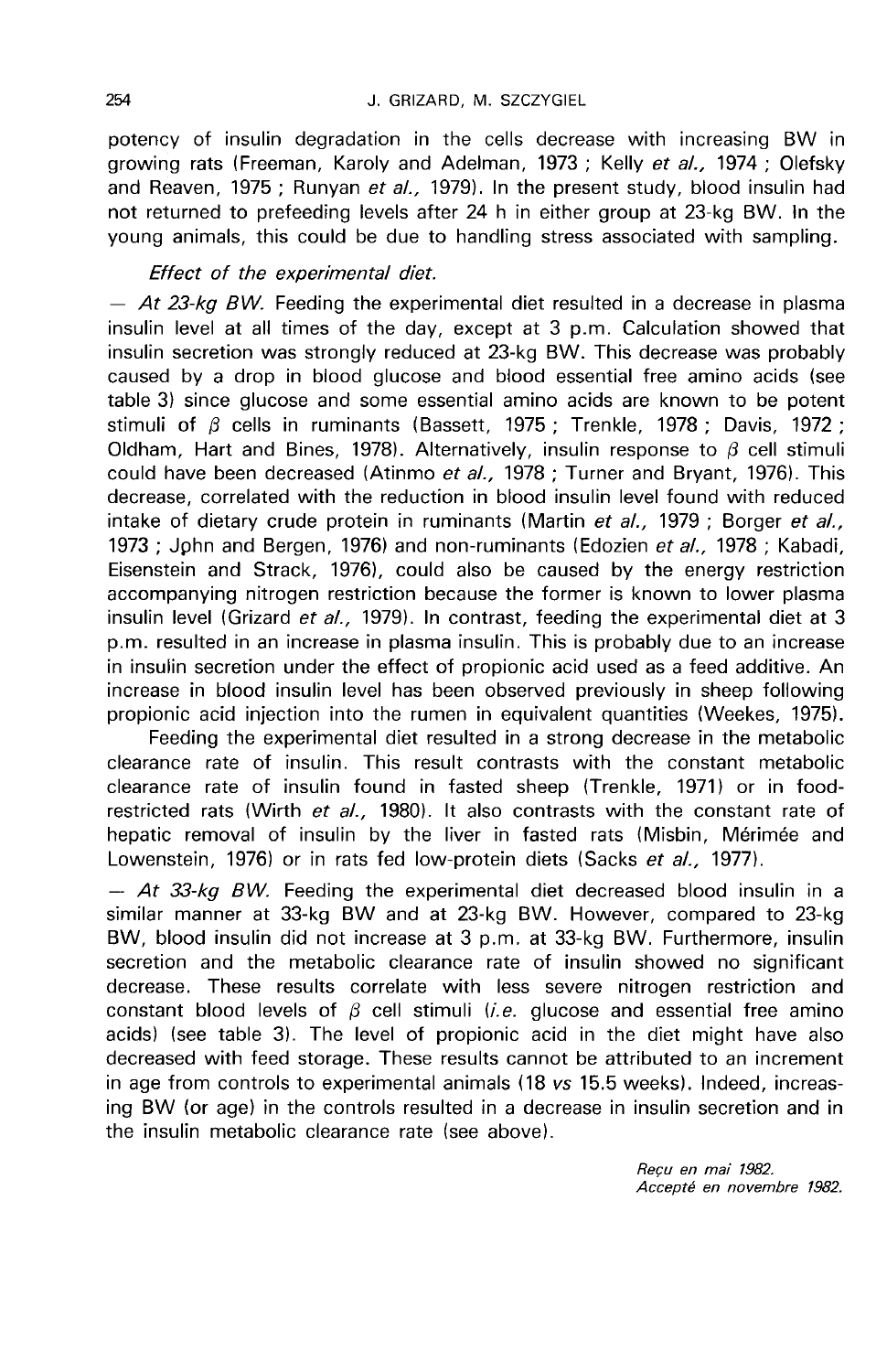Acknowledgements. — The authors wish to thank Dr. G. Rosselin and Dr. B. Desbuquois for their comments on the manuscript. They also wish to thank Mrs. Francoise Barre for her technical assistance, Mr. Theriez for the animals and the diet supply and A. Selle and M. Sallas for help in obtaining the sheep.

### Résumé. Métabolisme de l'insuline chez l'agneau ruminant en croissance. lnfluence de l'âge et du régime.

Le présent travail a pour but d'étudier le métabolisme de l'insuline chez l'agneau ruminant en croissance recevant soit un régime témoin soit un régime expérimental (pauvre en matières azotées aussi bien que riche en acide propionique). Les variations nycthémérales de l'insulinémie sont mesurées. La teneur plasmatique en insuline est également déterminée à différents temps après l'injection intraveineuse d'une forte dose d'insuline non radioactive, dans le but de calculer les taux de clairance métabolique et de sécrétion de l'hormone.

Au poids moyen de 23 kg, l'insulinémie atteint une valeur maximale à 10 h le matin dans le lot témoin et à 3 h l'après-midi dans le lot expérimental. Dans les deux lots, au<br>poids moyen de 33 kg, elle présente un pic à 10 h le matin ainsi qu'une augmentation modérée à 3 h l'après-midi. Si le temps 3 h l'après-midi n'est pas pris en compte, l'insulinémie moyenne au cours du nycthémère augmente avec le poids corporel. Elle est significativement plus faible dans le lot expérimental que dans le lot témoin.

La période de demi-vie de l'insuline injectée est constante chez tous les animaux (13 min). Dans les deux lots, l'insulinémie constatée à différents temps après l'injection est plus forte au poids moyen de 33 kg qu'à celui de 23 kg. Le taux de clairance métabolique de l'insuline est diminué. De plus, dans le lot témoin, la sécrétion d'insuline moyenne au cours du nycthémère (moins la valeur à 3 h l'après-midi) est abaissée. L'insulinémie constatée à différents temps après l'injection est plus forte dans le lot expérimental que dans le lot témoin. Au poids moyen de 23 kg, le taux de clairance métabolique de l'hormone est diminué ; la sécrétion d'insuline est accrue à 3 h l'après-midi alors qu'elle est diminuée aux autres temps. Au poids moyen de 33 kg, les paramètres calculés du métabolisme de l'insuline ne sont pas significativement modifiés.

# References

- ATINMO T., BALDIJAO C., HOUPT K. A., POND W. G., BARNES R. H., 1978. Plasma levels of growth hormone and insulin in protein malnourished v.s. normal growing pigs in response to arginine or glucose infusion. J. anim. Sci., 46, 409-416.
- BASSETT J. M., 1975. Dietary and gastrointestinal control of hormones regulating carbohydrate metabolism in ruminants, 338-398. In Mc DONALD I. W., WARNER A. C. L, Digestion and metabolism in the ruminant. Univ., New England.
- BORGER M. K., WILSON L. L., SINK J. D., ZIEGLER J. H., DAVIS S. L., 1973. Zeranol and dietary protein level effects on live performance, carcass merit, certain endocrine factors and blood metabolite levels of steers. J. anim. Sci., 36, 706-711.
- BROCKMAN R. P., BERGMAN E. N., 1975. Quantitative aspects of insulin secretion and its hepatic and renal removal in sheep. Am. J. Physiol., 229, 1338-1343.
- CHASE L. E., WANGNESS P. J., MARTIN R. J., 1977. Portal blood insulin and metabolite changes with spontaneous feeding in steers. J. Dairy Sci., 60, 410-415.
- DAVIS S. L., 1972. Plasma levels of prolactin, growth hormone and insulin in sheep following the infusion of arginine, leucine and phenylalanine. Endocrinology, 91, 549-555.
- DUNBAR J. C., Mc LAUGHLIN W. J., WALSH M. F. J., FOA P. P., 1976. Insulin secretion and glucose uptake by isolated islets of the hamster. Effect of insulin, proinsulin and C-peptide. Horm. metab. Res., 8, 1-6.

Reproduction, Nutrition, Développement, nº 2 A - 1983.

18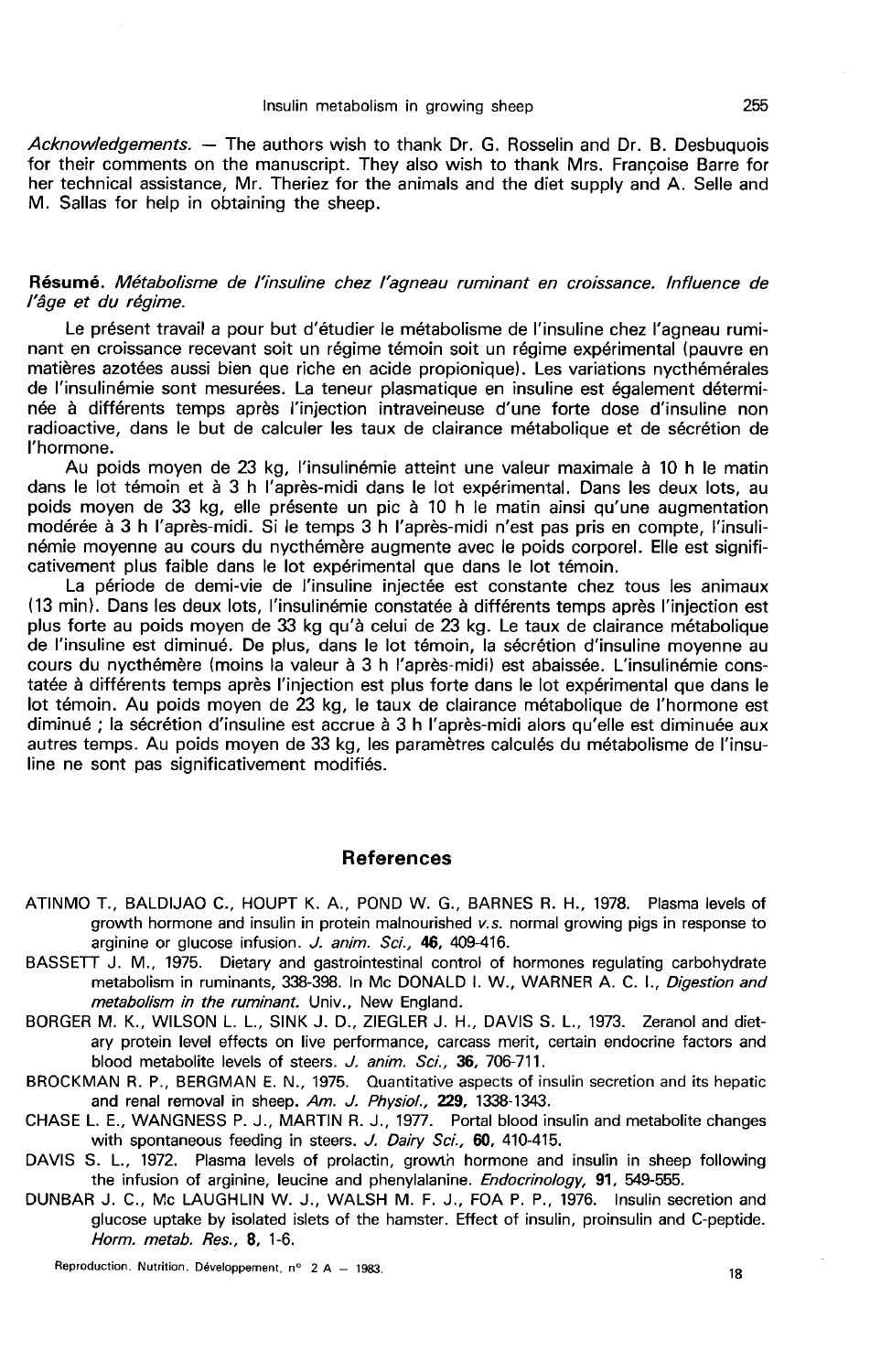- EDOZIEN J. C., NIEHAUS N., MAR M. H., MAKOUI T., SWITZER B. R., 1978. Diet-hormone interrelationships in the rat. J. Nutr., 108, 1767-1776.
- FREEMAN C., KAROLY K., ADELMAN R. C., 1973. Impairments of availability of insulin to liver in vivo and in binding to purified hepatic plasma membrane during aging. Biochem. biophys. Res. Communic., 54, 1573-1580.
- GENUTH S. M., 1972. Metabolic clearance of insulin in man. Diabetes, 21, 1003-1012.
- GRIZARD J., SZCZYGIEL M., 1980. Influence d'une restriction azotée sur le m6tabolisme de l'insuline et les récepteurs d'insuline dans le foie de l'agneau ruminant en croissance. Ann. Nutr. Alim., 34, 514.
- GRIZARD J., TISSIER M., THERIEZ M., PION R., 1979. Variations de l'insulinémie chez la brebis en fin de gestation et début de lactation. Influence de 1'6tat nutritionnel en fin de gestation. Ann. Biol. anim. Bioch. Biophys., 19, 73-78.
- HALES C. N., RANDLE P. J., 1963. Immunoassay of insulin with insulin antibody precipitate. Biochem. J., 88, 137-146.
- HARDING P. E., BLOOM G., FIELD J. B., 1975. Effect of infusion of insulin into portal vein on hepatic extraction of insulin in anaesthetized dogs. Am. J. Physiol., 228, 1580-1588.
- HONEY R. N., PRICE S., 1979. The determinants of insulin extraction in the isolated perfused rat liver. Horm. metab. Res., 11, 111-117.
- HORINO M., MACHLIN L. J., HERTELENDY F., KIPNIS D. M., 1968. Effect of short-chain fatty acids on plasma insulin in ruminant and non-ruminant species. *Endocrinology*, 83, 118-128.
- IRVIN R., TRENKLE A., 1971. Influence of age, breed and sex on plasma hormones in cattle. J. anim. Sci., 32, 292-295.
- JARRIGE R., JOURNET M., VÉRITÉ R., 1978. Azote 89-128. In Alimentation des ruminants. INRA Publications, Ed., Route de Saint-Cyr, 78000 Versailles.
- JOHN J. T., BERGEN W. G., 1976. Growth in sheep. pre and post-weaning hormone changes and muscle and liver development. J. anim. Sci., 43, 192-200.
- KABADI U. M., EISENSTEIN A. B., STRACK 1., 1976. Decreased plasma insulin but normal glucagon in rats fed low protein diets. J. Nutr., 106, 1247-1253.
- KATZ A. I., RUBENSTEIN A. H., 1973. Metabolism of proinsulin, insulin and C-peptide in the rat. J. clin. Invest., 52, 1113-1121.
- KELLY P. A., POSNER B. L, TSUSHIMA T., FRIESEN H. G., 1974. Studies of insulin, growth hormone and prolactin binding : ontogenesis, effect of sex and pregnancy. *Endocrinology*, 95, 532-539.
- MARTIN T. G., MOLLETT T. A., STEWART T. S., ERB R. E., MALVEN P. V., VEENHUISEN E. L., 1979. Comparison of four levels of protein supplementation with and without oral diethylstibestrol on blood plasma concentrations of testosterone, growth hormone and insulin in young bulls. J. anim. Sci., 49, 1489-1496.
- MISBIN R. I., MERIMEE T. J., LOWENSTEIN J. M., 1976. Insulin removal by isolated perfused rat liver. Am. J. Physiol., 230, 171-177.
- MONDON C. E., OLEFSKY J. M., DOLKAS C. B., REAVEN G. M., 1975. Removal of insulin by perfused rat liver : effect of concentration. Metabolism. 24, 153-160.
- MOORE S., SPACKMAN D. H., STEIN W. H., 1958. Chromatography of aminoacids on sulfonated polystyrene resins. Analyt. Chem., 30, 1185-1190.
- MORGAN C. R., LAZAROW A., 1963. Immunoassay of insulin : two-antibody system. Plasma insulin levels of normal, subdiabetic and diabetic rats. Diabetes, 12, 115-126.
- NAVALESI R., PILO A., FERRANNINI E., 1976. Insulin kinetics after portal and peripheral injection of  $(125)$  insulin. II. Experiments in the intact dog. Am. J. Physiol., 230, 1630-1636.
- OLDHAM J. D., HART I. C., BINES J. A., 1978. Effect of abomasal infusions of casein, arginine, methionine or phenylalanine on growth hormone, insulin, prolactin, thyroxine and some metabolites in blood from lactating goats. Proceed. Nutr. Soc., 37, 9 A.
- OLEFSKY J. M., REAVEN G. M., 1975. Effects of age and obesity on insulin binding to isolated adipocytes. Endocrinology, 96, 1486-1498.
- PALUMBO P. J., TAYLOR W. F., MOLNAR G. D., TAUXE W. N., 1972. Disappearance of bovine insulin from plasma in diabetic and normal subjects. Metabolism, 21, 787-798.
- PILO A., NAVALESI R., FERRANNINI E., 1976. Insulin kinetics after portal and peripheral injection of  $(1^{25}$ ]) insulin. I. Data analysis and modelling. Am. J. Physiol., 230, 1626-1629.